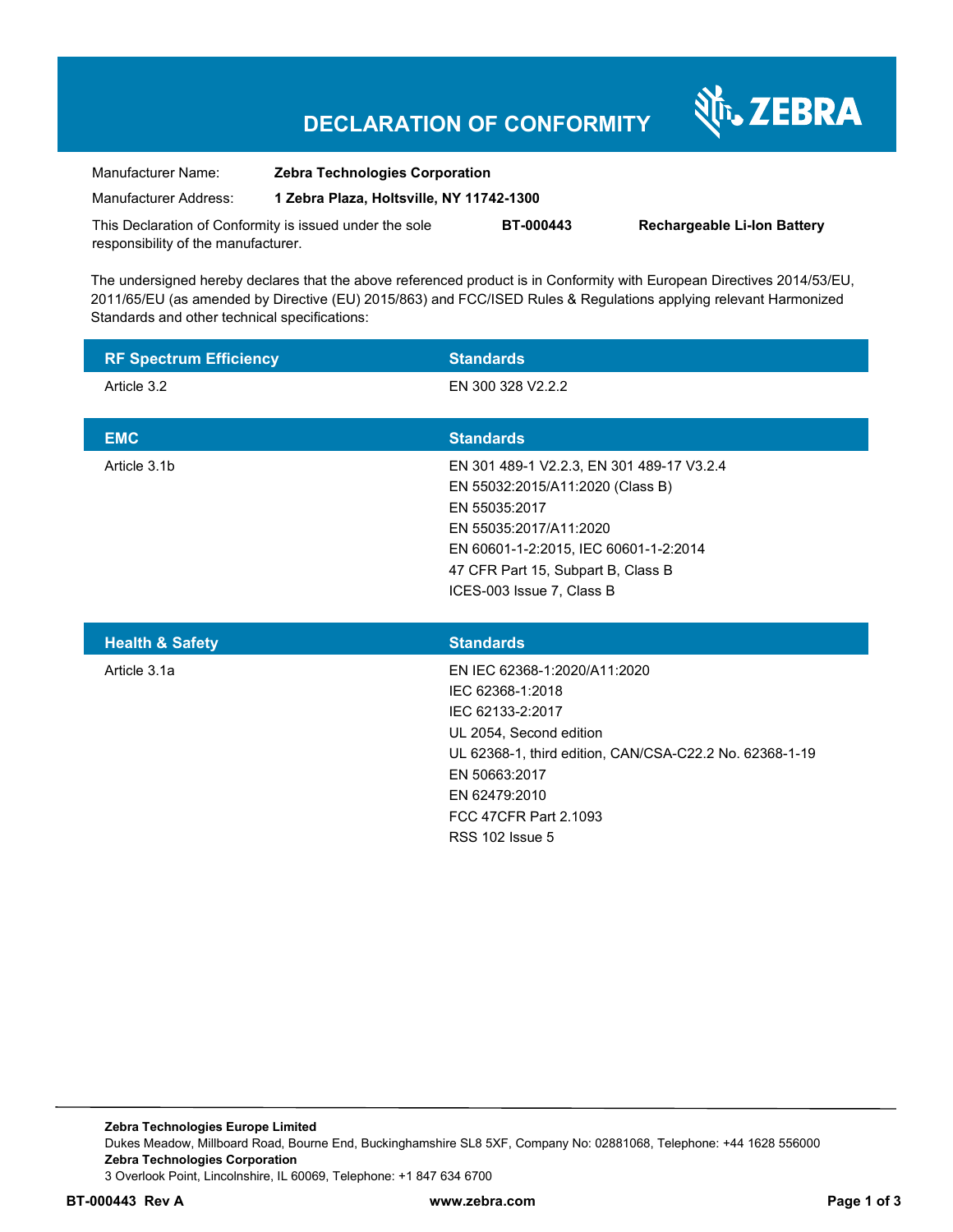## **DECLARATION OF CONFORMITY**



With regard to Directive 2014/53/EU, the conformity assessment procedure referred to in Article 17.2(b) and detailed in Annex III has been followed with the involvement of the following Notified Body for Articles 3.1a, 3.1b and 3.2: **CTC advanced GmbH**, Untertürkheimer Str. 6 – 10 66117 Saarbrücken, Germany

EC-Type Examination Certificate number: T818903N-01-TEC

US company representative for FCC Supplier's Declaration of Conformity (47 CFR Part 2.1071 to 2.1077) is Larry Zhou and can be reached at **larry.zhou@zebra.com.** 

#### **Signed on behalf of Zebra Technologies Corporation**

Place: Bourne End

*(Signature of authorized person)* Date of Affixing the CE Mark: 25 August 2021 Marco Belli Rev: A Sr. Manager, Regulatory **Date: 25 August 2021** 

**Zebra Technologies Europe Limited**  Dukes Meadow, Millboard Road, Bourne End, Buckinghamshire SL8 5XF, Company No: 02881068, Telephone: +44 1628 556000 **Zebra Technologies Corporation**  3 Overlook Point, Lincolnshire, IL 60069, Telephone: +1 847 634 6700